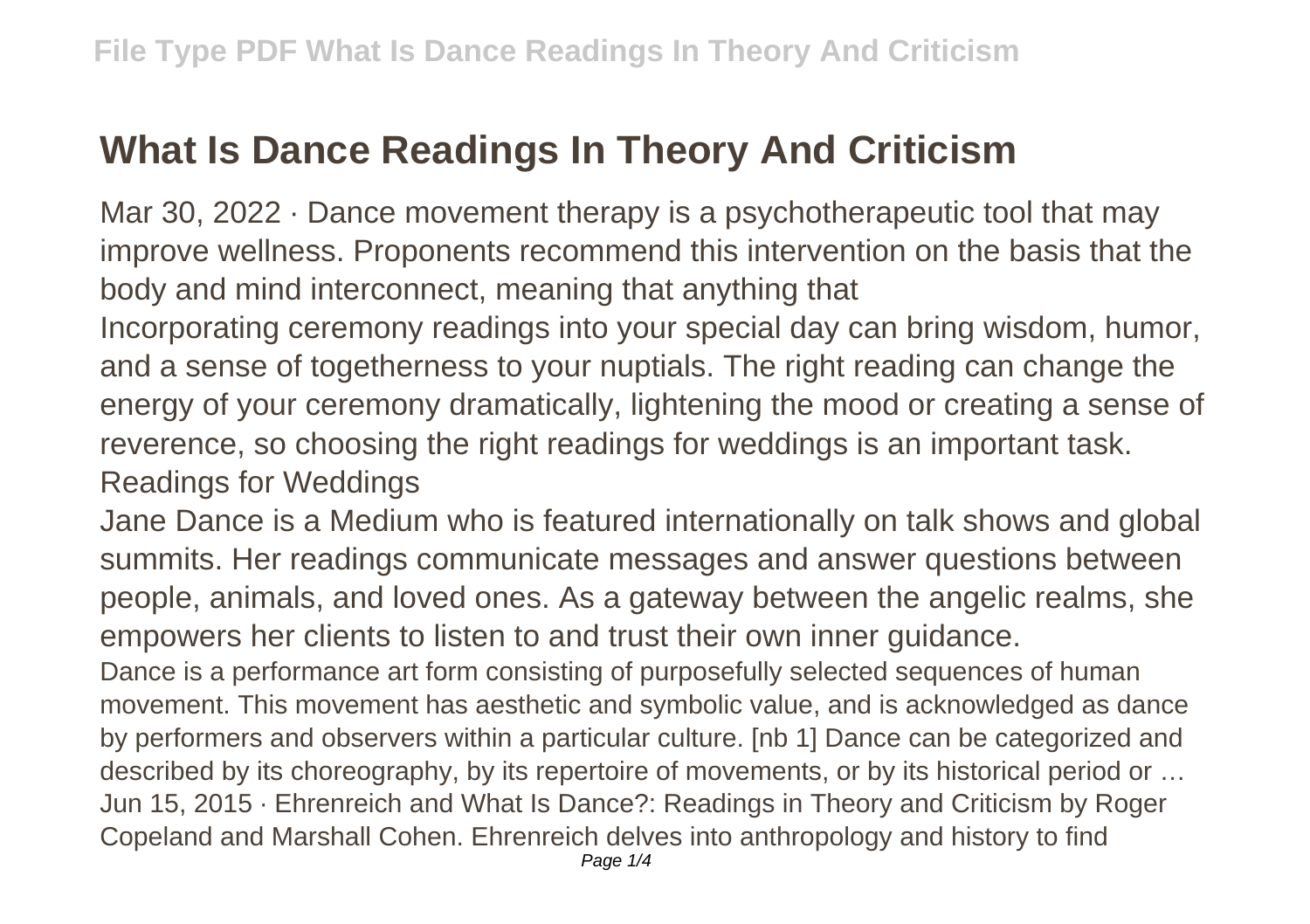evidence that dancing is grounded in the ability to communicate, to bond, to celebrate, and even . 2 to rebel. Ehrenreich acknowledges that the need to dance is a foundation of human Dance Reflection. 603 words 3 page (s) I believe that dance is an aesthetic expression of the body. Additionally, the body is aesthetically constituted to dance. Dance is human behavior which is purposeful and intentionally rhythmical involving body movement. Dancing has been performed in many cultures as a form of social interaction, spiritual

The Dance is the most advanced work on the subject of cold reading techniques to date. Where many of the manuals in the past have told you what to do, The Dance teaches you how to do it!. Each reading is like a dance, an interplay between psychic and subject whereby the reader surreptitiously gains information and leads the listener into believing he is speaking in terms of …

May 09, 2016 · What is "turn out"? "Turn out" is the amount of outward rotation that can be achieved from the legs. For a ballet dancer, the ideal amount of turn out is 90° from each leg. 1 If that motion is not possible from the hip joints, the motion must come from other parts of the body. 2 While the ideal amount of hip external rotation of each

Mambo was a spectacle for audiences as well as a way of life for musicians and dancers. "Although it had emerged as a stylistic innovation in the performance of existing forms of Cuban musical/dance, now it had become an object of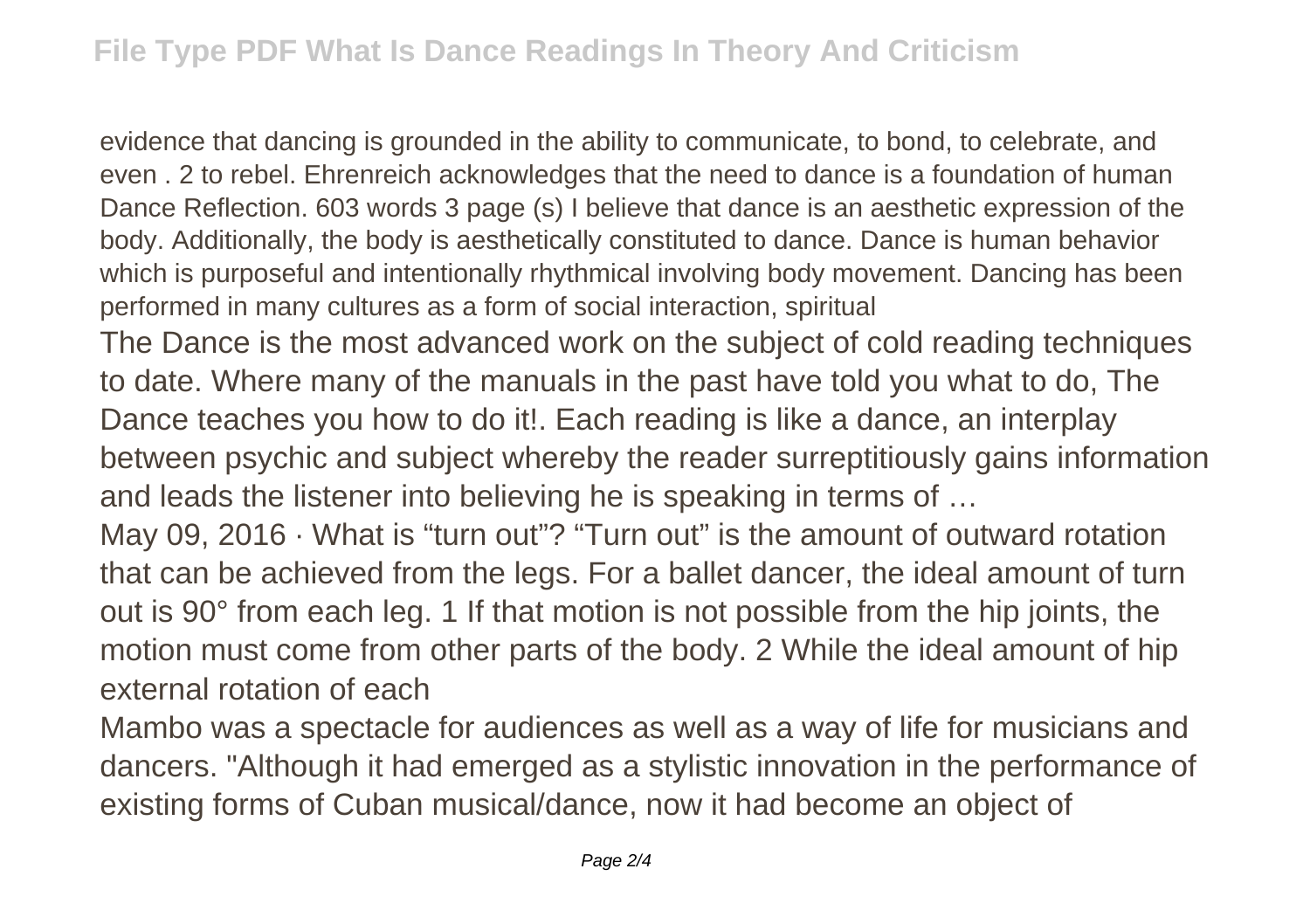reification, fascination, and anxiety among ethnically diverse observes/ audiences".

Dance as communication is not always linked with music. Communication through dance is not music driven but rather body and soul driven. Dance involves the entire body, and the body can be a powerful agent of communication. Copeland even maintains that dance is "the conversion of bodily energy into something more spiritual, something worthy

Explore Dance Dance Reading works to open up access to dance for everyone in our community, whatever age or ability level. Engage with Dance Dance Reading is proud to be part of networks and partnerships locally and nationally supporting the quality delivery of dance. Engage with Dance Dance Reading is proud to be part of networks and

dance, the movement of the body in a rhythmic way, usually to music and within a given space, for the purpose of expressing an idea or emotion, releasing energy, or simply taking delight in the movement itself. Dance is a powerful impulse, but the art of dance is that impulse channeled by skillful performers into something that becomes intensely expressive and that may delight …

The Dance Experience: Readings in Dance Appreciation. Anita Page - 1972 - Journal of Aesthetics and Art Criticism 30 (3):406-406. Next Week, Swan Lake: Reflections on Dance and Dances. Selma Jeanne Cohen - 1983 - Journal of